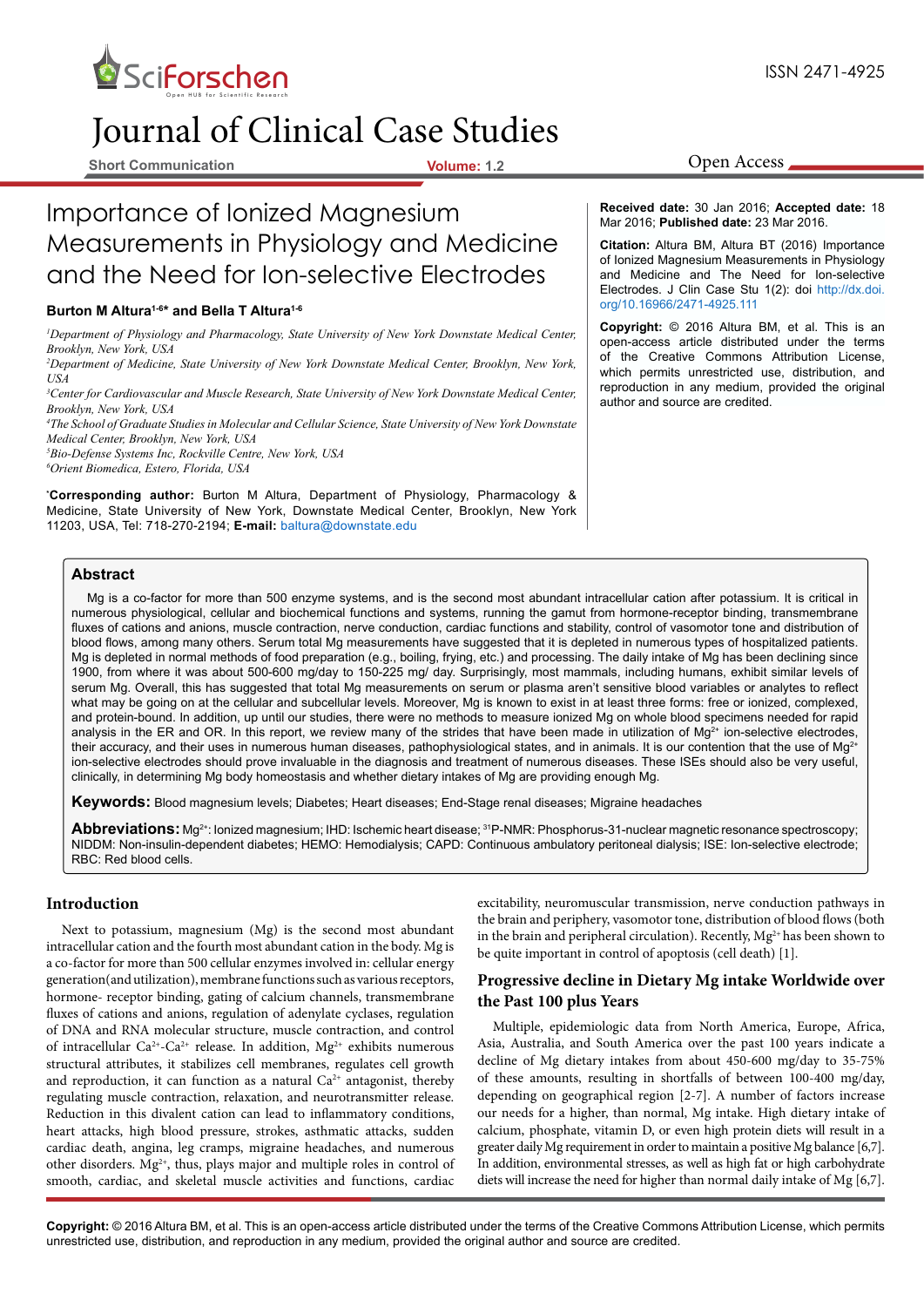

#### **Type of Food Preparation can result in Deficiency of Mg**

Dietary intake of Mg can alter tissue and blood levels of Mg, particularly if the foods are first cooked before eaten. Boiling most naturally-occurring Mg-rich foods will result in sizeable losses in their Mg contents, which in turn could result in inadequate amounts of tissue and extracellular levels of ionized Mg2+. Refining and/or processing of many foods will result in large losses (e.g., 78-99%) of Mg content and, thus, dietary intake could prove to be inadequate [2,6,7].

#### **Hospitalized Patients exhibit Losses in Serum Mg Levels**

Disturbances in Mg balance are now recognized as quite common, when looked for with appropriate testing. Hospitalized patients have been observed to often exhibit between a 7and 65% incidence in hypomagnesemia [2,8,9]. Astute clinicians will often administer, frequently, Mg salts to both hypomagnesemic and normomagnesemic patients for their antiarrhythmic, vasomotor, and neuronal actions, as well as to patients exhibiting preeclampsia, myocardial infarctions, and ischemic heart disease. Since either high or low serum Mg concentrations may be life-threatening, it is important to be able to assess and monitor the exact level of ionized  $Mg^{2+}$ , the physiologically-active Mg, at any one instance in whole blood, plasma, or serum in our opinion.

#### **Alcohol-, Drug-, and Chemotherapy-induced reductions in Levels of Mg**

The clinician and the ER-people must constantly be on the lookout for alcohol-and drug-induced loss of body Mg stores. Although alcohol is the number-one drug-waster of body Mg [2], cocaine, heroin, PCP, and other abused drugs are also big wasters of body Mg, and are, unfortunately, usually overlooked by clinicians as underlying causal agents. Many cancer chemotherapeutic drugs (e.g., cis-platin) as well as drugs imbibed for heart-burn prevention (e.g., proton-pump inhibitors), diuretics (e.g., thiazides, furosemide), certain well-known cardiac drugs (e.g., digitalis), and certain antibiotics (e.g., azithromycin) are also wasters of body Mg and are usually also overlooked as causal agents of cardiovascular problems, in particular.

#### **Similar Levels of Total Mg in sera of Most Mammals, including Humans**

Despite the varying needs of mammals, including humans, for daily intake of Mg, the blood level of total Mg concentration doesn't appear to differ from very small mammals, such as the rat or mouse, to very large mammals such as sheep, cows, gorillas, or elephants(e.g., range from 0.7- 1.15 mM/L) [10]. This might suggest that total Mg measurements in sera or plasma aren't sensitive blood variables to reflect what may be going on in the body. Only about 0.3% of the total Mg in the body is found in the extracellular fluid or blood compartment [6,7]. According to most textbooks, and researchers, the blood total Mg is, generally, not thought to be a reflection of body Mg stores. However, up until our studies over the past two decades, no accurate information on what the concentration of free, ionized Mg is in the blood compartment was known. In the ER or operating suite, rapid measurement of ionized Mg is, ideally, essential. A need to accurately measure free, ionized Mg on whole blood has become *a-sine-qua-non.* As Mg appears in the blood in different forms (e.g., total, ionized, and complexed Mg) [2,10-13], the need for whole blood measurements has clearly become essential.

#### **Techniques for Total Mg, Ultra Filterable Mg, and Ion-Selective Electrode Mg Measurements**

Current techniques employed in clinical laboratories are generally restricted to measuring total Mg levels. However, it is the free or ionized form of Mg that (as stated above) is the physiologically-active form. Up

until about 20 years ago, previous estimates of these levels relied upon tedious total Mg measurements of protein-free ultra filtrates which took several hours to complete [12,13]. In addition, besides the time element, this procedure requires a relatively large sample volume and does not lent itself to automation.

Moreover, estimation of the ionized Mg in serum or plasma by analysis of ultra filtrates is somewhat unsatisfactory and cannot be done on whole blood. Furthermore, these methods do not distinguish the truly ionized form from  $Mg^{2+}$  bound to organic and inorganic anions as well as to fatty acids. Since the levels of these moieties, can vary significantly in numerous pathological states, it is highly desirable to directly measure, accurately, the levels of ionized Mg in complex matrices such as whole blood.

Novel ion-selective electrodes (ISEs), employing ionophores and neutral carrier-based membranes have been designed to function in the presence of ionized calcium levels and potential cationic interferences found in the blood of normal and diseased patients and animals [14-17].

#### **Measurements of Ionized Mg2+ in Normal and Diseased Human Subjects and Animals with Unique ISEs: Correspondence with Intracellular Free Mg2+**

Using novel ISEs for Mg, over the past 25 years, our laboratories have helped to pioneer the utility of these electrodes in both human subjects and diverse animals, including sub-human primates [1,11,14-52]. Using novel ISEs for ionized Mg<sup>2+</sup>, in our studies, we have demonstrated that analysis of whole blood, plasma, and sera in human subjects clearly shows that there is virtually no difference in ionized  $Mg^{2+}$ , irrespective of whether one samples whole blood, plasma or sera [11,14-17]. In addition, and most importantly, our data obtained on more than 750 subjects indicate that the concentration of free ionized Mg in human blood is about 600 micromoles/liter, or about equivalent to that measured intracellularly in a number of mammalian cell types (exclusive of the brain), such as cardiac and vascular smooth muscle cells, endothelial and epithelial cells [1,11,14- 17,21,24,27-29], unpublished findings.

Data based on several hundred healthy, human subjects suggest that even though the range for total Mg in blood represents a difference of about 300 micromolar (0.7-1.00 mM/L), the range for normal ionized Mg2+ represents a difference of only about 130 micromolar (0.54-0.67 mM/L). In addition, our quantitative measurements demonstrate that between 64-72% of the total Mg in blood is free or biologically-active [11,14-17]. In contrast, data derived by our group for calcium, indicates that the reference range for total and ionized Ca is about 50% larger that for either total or ionized Mg [11,14-17]. We feel strongly the narrower and tighter reference range for ionized  $Mg^{2+}$  provides for better discrimination between normal and abnormal patients or analyte changes within a patient with time. This, however, is very dependent on the laboratory carrying out precise measurements under the strictest conditions, and using multiple standards throughout the testing of the blood samples, as we have stated previously [11,14-17].

# **Mg2+ Measurements in Blood and Cells in Different types of Diabetic Patients**

Precise, careful measures on blood and intracellular, free  $Mg^{2+}$ in several types of diseases and disorders demonstrate an excellent correspondence between blood and cell values [21,24-29]. in this regard, using ISEs to measure free  $Mg^{2+}$  in fasting subjects with and without type 2 diabetes (NIDDM) and 31P- nuclear magnetic resonance spectroscopy to measure free  $Mg^{2+}$  in red blood cells, we found that both  $Mg^{2+}$  levels were reduced significantly in diabetics compared with non diabetic subjects [21,24,26,27]. A very close relationship was noted between serum  $Mg^{2+}$ and intracellular free  $Mg^{2+}$  (r=0.725, p<0.001).

**Citation:** Altura BM, Altura BT (2016) Importance of Ionized Magnesium Measurements in Physiology and Medicine and The Need for Ion-selective Electrodes. J Clin Case Stu 1(2): doi<http://dx.doi.org/10.16966/2471-4925.111>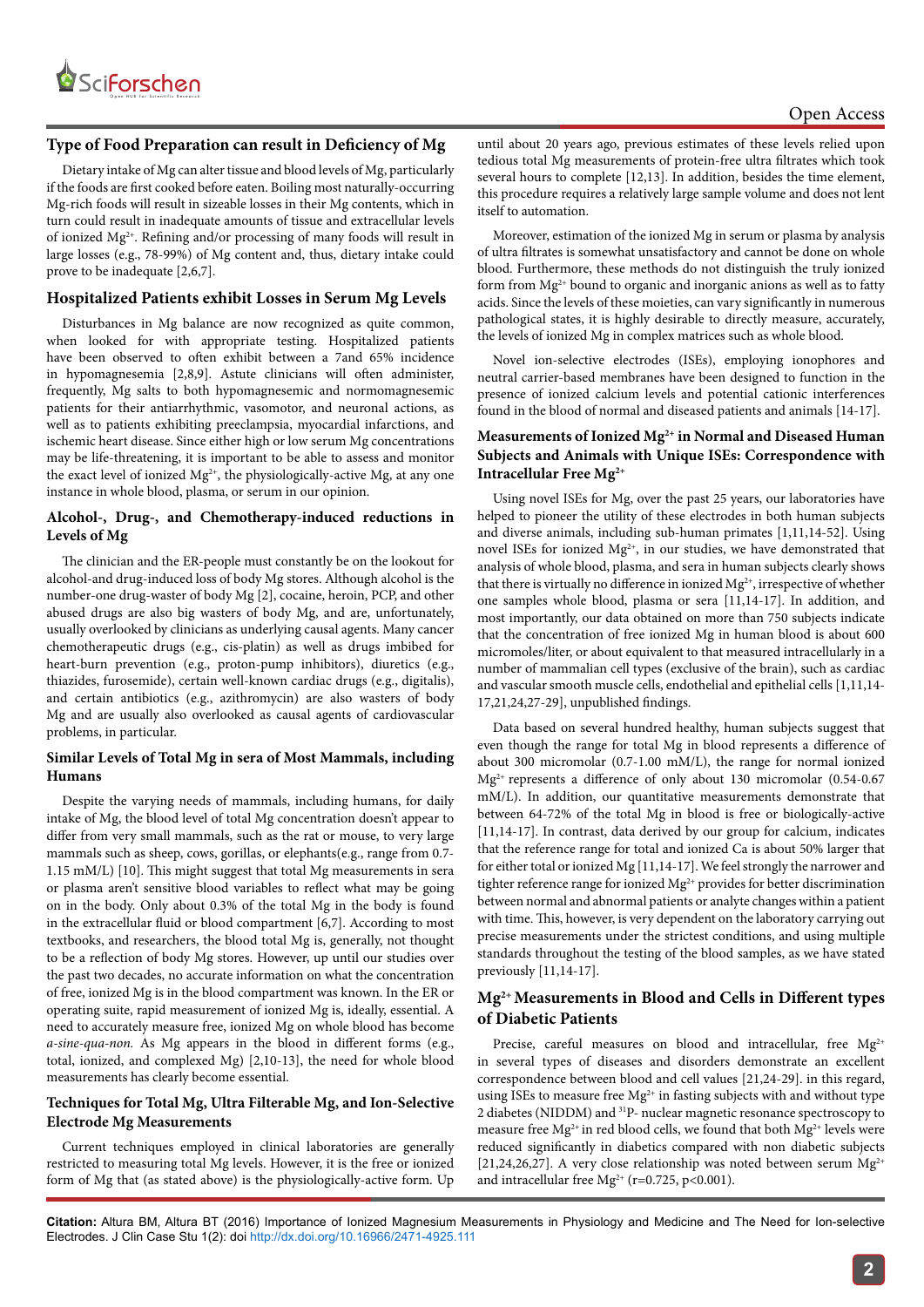

Studying women who develop diabetes during pregnancy (gestational diabetes), we have reported similar data as in the type 2 diabetic subjects [29]. Working with eugylcemic-clamped NIDDM insulin-resistant vs. insulin-sensitive subjects, we noted inverse correlations of Mg<sup>2+</sup> (extracellular and intracellular) levels with arterial blood pressure and serum lipids in many of the insulin-resistant subjects only [11,27].

# **Mg2+ Measurements in Patients with End-Stage Renal Disease (ESRD)**

If deficits in blood and cellular  $Mg^{2+}$  are causally-related in the etiology of the widespread atherogenesis and hypertensive disease noted in ESRD, then we should expect to observe significant reductions in both extraand intracellular  $Mg^{2+}$ . Studying hemodialysis patients (HEMO) and continuous ambulatory peritoneal dialysis (CAPD) patients on dialysis for approximately 12 (HEMO) and 48 (CAPD) months, we did, indeed find significant reductions (e.g., 5-25%) in both serum and RBC  $Mg^{2+}$ using ISEs and 31P-NMR [20]. There was no correspondence between total Mg values (extra-and intracellular).

# **Mg2+ Measurements in Patients with Varying Degrees of Ischemic Heart Disease**

Studying patients with different degrees of IHD, as assessed by New York Heart Association criteria (stages I-IV), we found the greater the degree of cardiac damage, the lower the levels of Mg<sup>2+</sup> in both blood and RBCs [24,26,27]. There was no correspondence looking at only total Mg levels.

## **Mg2+ Measurements in Migraine Headache Patientstreatment with Mg2+**

In 1981, we suggested that onset of many migraine headaches was associated with a fall in blood  $Mg^{2+}$  levels to be followed by deficits in brain  $Mg^{2+}$  as the headache and pain intensifies. Examination of more than two thousand migraine subjects demonstrated that more than 50% of these headache patients showed significant reductions in serum  $Mg^{2+}$ concomitant with reductions in free, intracellular RBC  $Mg^{2+}$ . No such correspondence was found on examination of total Mg levels [48- 52]. Using such data, we hypothesized that intravenous injection of magnesium sulfate should break/reduce the intensity of the migraine headaches in those subjects that exhibited significant deficits in  $Mg^{2+}$ . We were able to confirm this hypothesis in several hundred migraine patients [50-52].

#### **Conclusion**

Novel ion-selective electrodes which can measure "true" ionized Mg in whole blood, plasma and serum are now available. These ISEs can measure, accurately, ionized Mg in conditions where pH is varying, and where heavy metals or lipids are present.

We believe these ISEs, when used under careful controlled laboratory conditions, should prove invaluable in settings where dietary intakes of Mg are variable, and in a number of clinical syndromes including diabetes, IHD, strokes, preeclampsia, neonatal stress conditions, toxic reactions to a number of drugs, and migraine headache patients.

#### **Acknowledgement**

Some of the original studies presented herein were supported, in part, by Research Grants from The National Heart Lung and Blood Institute, The National Institute on Drug Abuse, The National Institute of Mental Health, and The National Institute of Alcoholism and Alcohol Abuse.

#### **References**

- 1. [Altura BM, Shah NC, Jiang XC, Perez-Albela JL, Sica AC, et al. \(2009\)](http://www.ncbi.nlm.nih.gov/pubmed/19429813) [Short-term magnesium deficiency results in decreased levels of serum](http://www.ncbi.nlm.nih.gov/pubmed/19429813) [sphingomyelin, lipid peroxidation, and apoptosis in cardiovascular](http://www.ncbi.nlm.nih.gov/pubmed/19429813) [tissues. Am J Physiol Heart Circ Physiol 297: H86-H92.](http://www.ncbi.nlm.nih.gov/pubmed/19429813)
- 2. [Altura BM, Altura BT \(1985\) New perspectives on the role of](http://www.ncbi.nlm.nih.gov/pubmed/3914580) [magnesium in the pathophysiology of the cardiovascular system. I.](http://www.ncbi.nlm.nih.gov/pubmed/3914580) [Clinical aspects. Magnesium 4: 226-244.](http://www.ncbi.nlm.nih.gov/pubmed/3914580)
- 3. [Marier JH \(1982\) Quantitative factors regarding magnesium status in](http://www.mgwater.com/articles/Rosanoff/(44) Quantitative Factors Regarding Magnesium Status in the Modern World.pdf) [the modern-day world. Magnesium 1: 3-15.](http://www.mgwater.com/articles/Rosanoff/(44) Quantitative Factors Regarding Magnesium Status in the Modern World.pdf)
- 4. [Ford ES, Mokdad AH \(2003\) Dietary magnesium intake in a national](http://www.ncbi.nlm.nih.gov/pubmed/12949381) [sample of US adults. J Nutr 121: 2879-2882.](http://www.ncbi.nlm.nih.gov/pubmed/12949381)
- 5. [Mosfegh A, Goldman J, Abula J, Rhodes D, La Comb R \(2009\) What](https://www.ars.usda.gov/SP2UserFiles/Place/80400530/pdf/0506/usual_nutrient_intake_vitD_ca_phos_mg_2005-06.pdf) [We Eat in America. NHANES 2005-2006: Usual intakes from Food](https://www.ars.usda.gov/SP2UserFiles/Place/80400530/pdf/0506/usual_nutrient_intake_vitD_ca_phos_mg_2005-06.pdf) [and Water compared to 1997 Dietary Reference Intakes for Vitamin](https://www.ars.usda.gov/SP2UserFiles/Place/80400530/pdf/0506/usual_nutrient_intake_vitD_ca_phos_mg_2005-06.pdf) [D, Calcium, Phosphorus, and Magnesium. U.S. Department of](https://www.ars.usda.gov/SP2UserFiles/Place/80400530/pdf/0506/usual_nutrient_intake_vitD_ca_phos_mg_2005-06.pdf) [Agricultural Research, Washington, DC.](https://www.ars.usda.gov/SP2UserFiles/Place/80400530/pdf/0506/usual_nutrient_intake_vitD_ca_phos_mg_2005-06.pdf)
- 6. [Seelig MS, Rosanoff A \(2003\) The Magnesium Factor. The Penguin](https://books.google.co.in/books?id=BuW6xwqlQfkC&printsec=frontcover&dq=The+Magnesium+Factor.&hl=en&sa=X&redir_esc=y) [Group, New York.](https://books.google.co.in/books?id=BuW6xwqlQfkC&printsec=frontcover&dq=The+Magnesium+Factor.&hl=en&sa=X&redir_esc=y)
- 7. Dean C (2014) The Magnesium Miracle. 3rd Edition, Ballantine Books, New York.
- 8. [Whang R \(1987\) Magnesium deficiency: Pathogenesis, prevalence,](http://www.ncbi.nlm.nih.gov/pubmed/3565424) [and clinical implications. Am J Med 82: 24-29.](http://www.ncbi.nlm.nih.gov/pubmed/3565424)
- 9. Salem M, Muiz R, Chernow B (1991) Hypomagnesaemia in critical illness, A common and critically important problem. Crit Care Clin 7: 225-252.
- 10. [Altura BM, Durlach J, Seelig MS \(1987\) Magnesium in Cellular](https://www.karger.com/Book/Home/221098) [Processes and Medicine. S Karger Basel 5-26.](https://www.karger.com/Book/Home/221098)
- 11. [Altura BT, Altura BM \(1994\) A method for distinguishing ionized,](http://www.ncbi.nlm.nih.gov/pubmed/7939389) [complexed and protein-bound Mg in normal and diseased subjects.](http://www.ncbi.nlm.nih.gov/pubmed/7939389) [Scand J Clin Lab Invest Suppl 217: 83-87.](http://www.ncbi.nlm.nih.gov/pubmed/7939389)
- 12. [Watchorn E, Mc Cance RA \(1932\) Inorganic constituents of](http://www.ncbi.nlm.nih.gov/pubmed/16744814) [cerebrospinal fluid: The ultrafiltration of calcium and magnesium from](http://www.ncbi.nlm.nih.gov/pubmed/16744814) [human sera. Biochem J 26: 54-60.](http://www.ncbi.nlm.nih.gov/pubmed/16744814)
- 13. [Walser M \(1961\) Ion association. VI. Interactions between calcium,](http://www.ncbi.nlm.nih.gov/pmc/articles/PMC373170/) [magnesium, inorganic phosphate, citrate and protein in normal human](http://www.ncbi.nlm.nih.gov/pmc/articles/PMC373170/) [plasma. J Clin Invest 40: 723-730.](http://www.ncbi.nlm.nih.gov/pmc/articles/PMC373170/)
- 14. Altura BT, Altura BM (1990) Measurement of ionized magnesium in whole blood, plasma and serum with a new novel ion-selective electrode. Magnes Trace Elem 9: 311.
- 15. [Altura BT, Shirey T, Young CC, Hiti J, Dell'Orfano K, et al. \(1992\) A new](http://www.ncbi.nlm.nih.gov/pubmed/1507932) [method for the rapid determination of ionized Mg2+ in whole blood,](http://www.ncbi.nlm.nih.gov/pubmed/1507932) [serum and plasma. Methods Find Exp Clin Pharmacol 14: 297-304.](http://www.ncbi.nlm.nih.gov/pubmed/1507932)
- 16. [Altura BT, Shirey TL, Young CC, Dell'Orfano K, Altura BM \(1992\)](https://books.google.co.in/books?id=ezRTMwEACAAJ&dq=Electrolytes,+Blood+Gases,+and+Other+Critical+Analytes:+The+Patient,+the+Measurement,+and+the+Government&hl=en&sa=X&ved=0ahUKEwjP7OHkzdvLAhXFi5QKHR8zB-oQ6AEIHDAA) [Characterization and studies of a new ion selective electrode for free](https://books.google.co.in/books?id=ezRTMwEACAAJ&dq=Electrolytes,+Blood+Gases,+and+Other+Critical+Analytes:+The+Patient,+the+Measurement,+and+the+Government&hl=en&sa=X&ved=0ahUKEwjP7OHkzdvLAhXFi5QKHR8zB-oQ6AEIHDAA) [extracellular magnesium ions in whole blood, plasma and serum.](https://books.google.co.in/books?id=ezRTMwEACAAJ&dq=Electrolytes,+Blood+Gases,+and+Other+Critical+Analytes:+The+Patient,+the+Measurement,+and+the+Government&hl=en&sa=X&ved=0ahUKEwjP7OHkzdvLAhXFi5QKHR8zB-oQ6AEIHDAA) [In: D'Orazio P, Buritt M, Sena SF \(eds\) Electrolytes, Blood Gases,](https://books.google.co.in/books?id=ezRTMwEACAAJ&dq=Electrolytes,+Blood+Gases,+and+Other+Critical+Analytes:+The+Patient,+the+Measurement,+and+the+Government&hl=en&sa=X&ved=0ahUKEwjP7OHkzdvLAhXFi5QKHR8zB-oQ6AEIHDAA) [and Other Critical Analytes: The Patient, the Measurement, and the](https://books.google.co.in/books?id=ezRTMwEACAAJ&dq=Electrolytes,+Blood+Gases,+and+Other+Critical+Analytes:+The+Patient,+the+Measurement,+and+the+Government&hl=en&sa=X&ved=0ahUKEwjP7OHkzdvLAhXFi5QKHR8zB-oQ6AEIHDAA) [Government. Omni Press, Madison 152-173.](https://books.google.co.in/books?id=ezRTMwEACAAJ&dq=Electrolytes,+Blood+Gases,+and+Other+Critical+Analytes:+The+Patient,+the+Measurement,+and+the+Government&hl=en&sa=X&ved=0ahUKEwjP7OHkzdvLAhXFi5QKHR8zB-oQ6AEIHDAA)
- 17. [Altura BT, Altura BM \(1991-1992\) Measurement of ionized magnesium](http://www.ncbi.nlm.nih.gov/pubmed/1844565) [in whole blood, plasma and serum with a new ion-selective electrode](http://www.ncbi.nlm.nih.gov/pubmed/1844565) [in healthy and diseased human subjects. Magnes Trace Elem 10: 90-](http://www.ncbi.nlm.nih.gov/pubmed/1844565) [98.](http://www.ncbi.nlm.nih.gov/pubmed/1844565)
- 18. [Handwerker SM, Altura BT, Royo B, Altura BM \(1993\) Ionized](http://www.ncbi.nlm.nih.gov/pubmed/8343240) [magnesium and calcium levels in umbilical cord serum of pregnant](http://www.ncbi.nlm.nih.gov/pubmed/8343240) [women with transient hypertension during labor. Am J Hypertens 6:](http://www.ncbi.nlm.nih.gov/pubmed/8343240) [542-545.](http://www.ncbi.nlm.nih.gov/pubmed/8343240)
- 19. [Markell MS, Altura BT, Barbour RL, Altura BM \(1993\) Ionized and total](http://www.ncbi.nlm.nih.gov/pubmed/8403804) [magnesium levels in cyclosporin-treated renal transplant recipients:](http://www.ncbi.nlm.nih.gov/pubmed/8403804) [relationship with cholesterol and cyclosporin levels. Clin Sci 85: 315-318.](http://www.ncbi.nlm.nih.gov/pubmed/8403804)

**Citation:** Altura BM, Altura BT (2016) Importance of Ionized Magnesium Measurements in Physiology and Medicine and The Need for Ion-selective Electrodes. J Clin Case Stu 1(2): doi<http://dx.doi.org/10.16966/2471-4925.111>